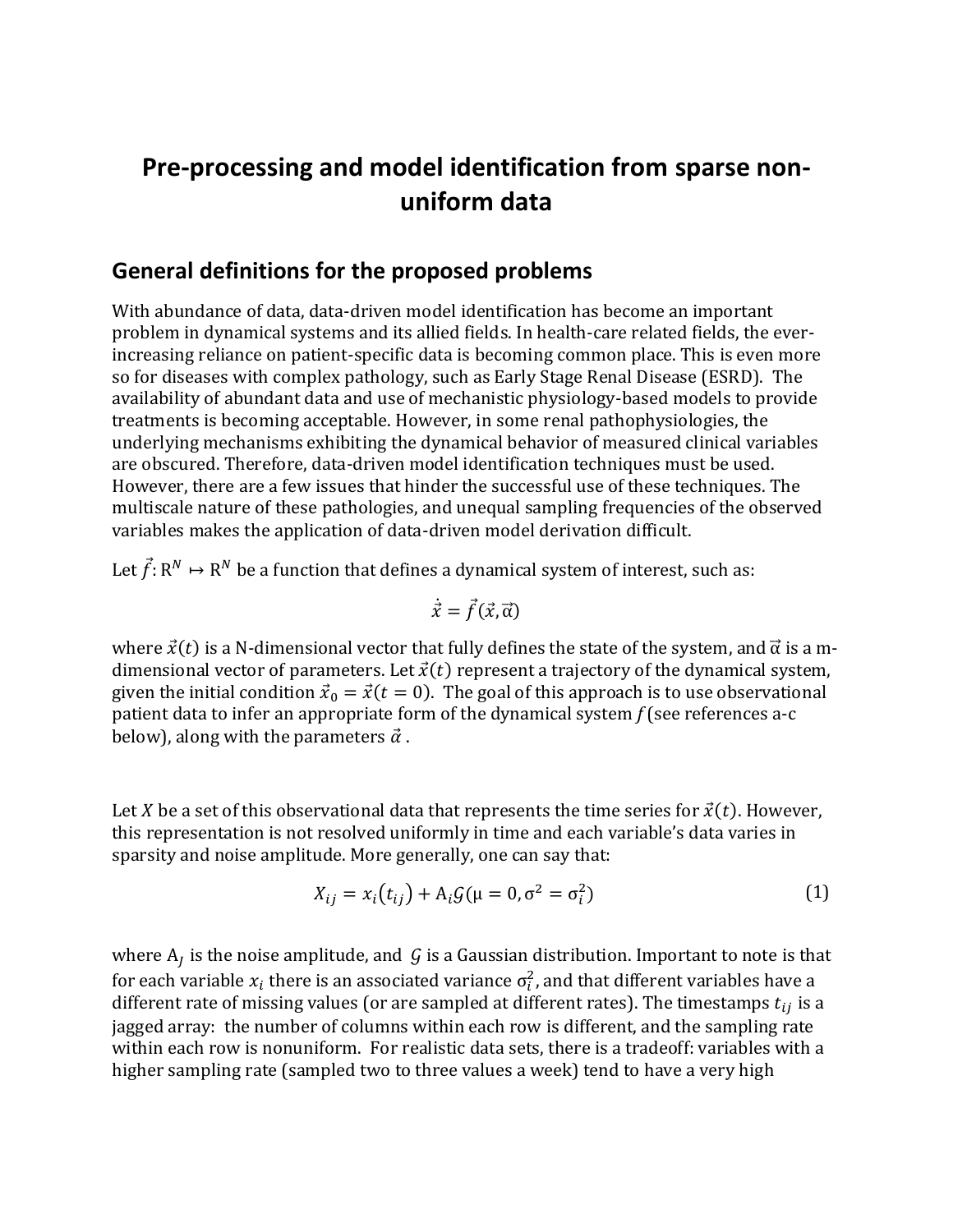variance, and variables with low variance have a very low sampling rate (one value every three months).

While the process of finding *f* from *X* is well established for well-resolved data, extending these ideas to sparse data sets requires a better quantitative understanding of the given data. These characteristics are needed to reliably modify the method described in the references in order to apply it to the many clinical problems where the available data are obscured by the differential sampling rates among clinical variables. The tasks required for this problem are based on the references below, but alternate approaches are welcome that account for differentially sampled datasets of a multiscale physiological system.

### **Pre-Processing**

- 1. Given the data set X, estimate the underlying variance to each different variable, i.e., estimate the values  $\sigma_i^2$ . A robust estimate of the data variance  $\sigma_i^2$  is needed to inform Gaussian process interpolation of the time series *{Xij}*.
- 2. Given the data set *X*, recover an approximation for the original time series  $x_i(t)$  for *i=1,...,N*, i.e., find an approximation for the underlying value of the state variable  $x_i(t)$ (eq. (1)) for specific values of *t*, and the derivative  $\dot{x}_i(t)$ .

## **Inferring the Dynamical System**

Given the data set  $X$ , estimate at specific values of  $t$  an expected value and variance for the variables  $x_i(t)$  and their derivative  $\dot{x}_i(t)$ , for every  $i.$  The values of  $t$  can be around positions where there are no missing values in the original data set. Knowing the variance and the derivatives of the processed data are close to that of the real data points, we can develop a more robust method to find a reliable approximation of *f* for the type of dataset we have, where data are sampled at different frequencies and the system being described is multi-scale.

### **References**

- a. Brunton, S. L. *et al.* (2016) 'Discovering governing equations from data by sparse identification of nonlinear dynamical systems', *Proceedings of the National Academy of Sciences of the United States of America*, 113(15), pp. 3932–3937. doi: 10.1073/pnas.1517384113
- b. Lagergren, J. H. *et al.* (2020) 'Learning partial differential equations for biological transport models from noisy spatio-temporal data', *Proceedings of the Royal Society A: Mathematical, Physical and Engineering Sciences*, 476(2234), p. 20190800. doi: 10.1098/rspa.2019.0800.